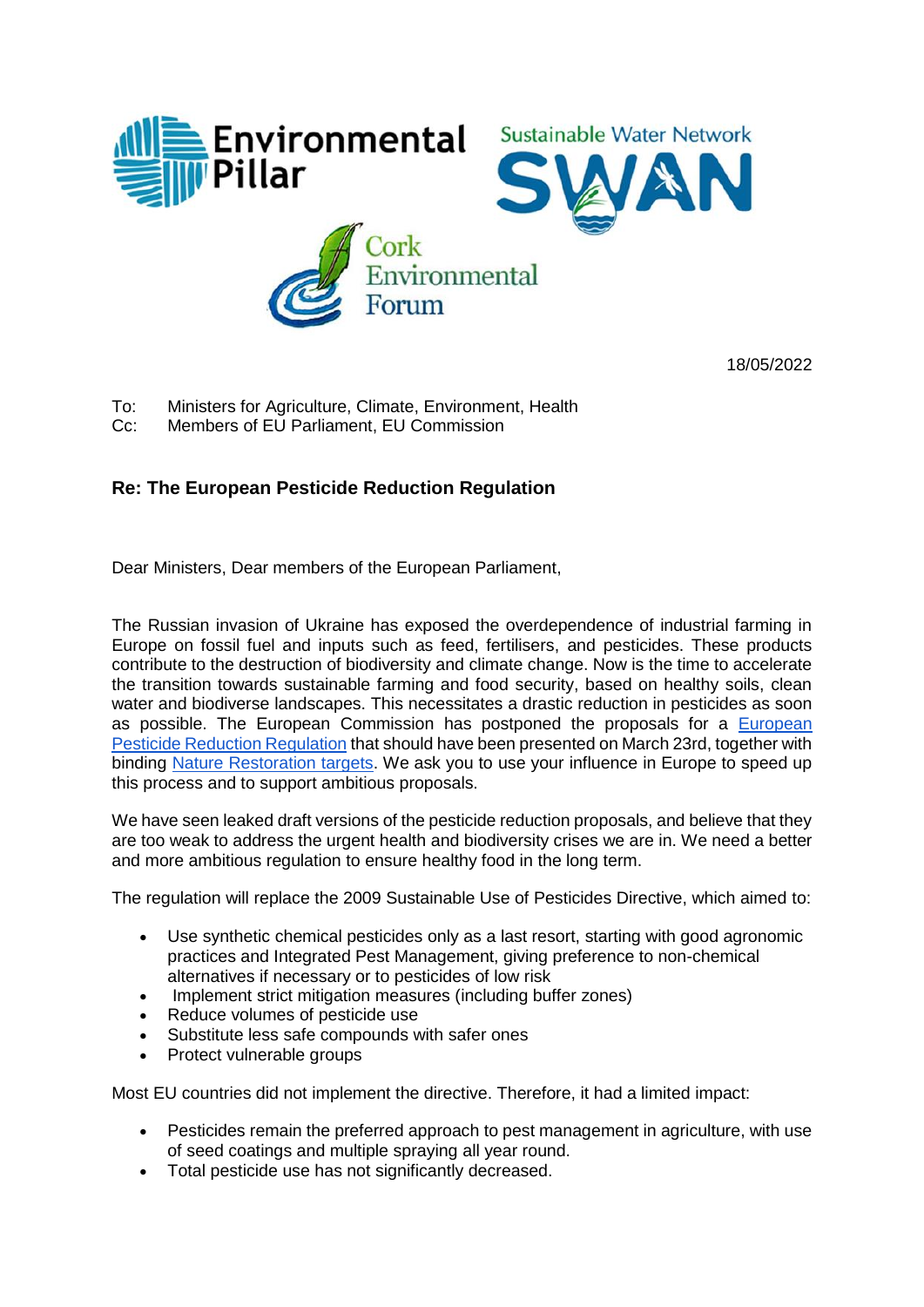- The 55 most toxic pesticides that should have been phased out long ago are still in use.
- The idea was to use integrated pest management with practices like crop rotation, cover crops, use of buffer zones to stimulate natural pest control, mechanical weeding and all other available agronomic practices, with the use of pesticides only as a last resort. However, this is only applied on a small scale, particularly in organic farming.
- EU farmers' knowledge on non-chemical alternatives and preventative methods of pest control has not significantly increased.

As a result, we have lost 13 years since the introduction of the SUD directive. Swift action is now urgently needed because:

- Biodiversity is on the brink of collapse [\(IPBES 2019\)](https://www.gov.ie/en/press-release/5e73e-have-your-say-on-the-future-of-forestry/), putting the future of our food, livelihoods, health and environment under severe threat [\(FAO 2019\)](https://www.fao.org/documents/card/fr/c/ca3129en/)
- We have lost up to 75% of the insect population over the last 30 years, with significant knock-on impacts on the functioning of food webs and essential ecosystem services.
- Aquatic life is suffering and our soils, the basis of soil fertility, have been seriously harmed by the numerous pesticides residues it is exposed to.
- Pesticides are omnipresent, even in areas where they are not applied. They build up in the soil, they pollute and spread through water and air. The quality of our air and surface water is far below the legally required levels in many parts of Europe.
- More and more scientific research concludes that there is a strong link between pesticides and cancer, as well as damage to our brains leading to diseases like Parkinson's.

We urgently need far more ambitious actions to reduce the use (and risk) of synthetic pesticides to combat the biodiversity and health crisis and ensure sustainable production of healthy food. Pesticides are harmful substances and should be regulated as such.

Therefore, we ask you to take the following actions:

- 1. Help to improve the proposed legislation on pesticide reduction.
- 2. Support binding targets towards a full phase out as demanded by 1.2 Million EU citizens in the Save Bees and Farmers ECI, who asked for an 80% reduction by 2030 and a full phase out of synthetic pesticides by 2035 to address biodiversity and health crises.
- 3. Use CAP subsidies and mobilise additional financial resources to support farmers in making the necessary transition towards toxic-free farming. Link CAP funding to pesticide reduction objectives.
- 4. Take all Highly Hazardous Pesticides (HHPs) off the market immediately.
- 5. Stop derogations that facilitate the use of banned pesticides.
- 6. Ban imported products contaminated with non-approved pesticides, or that contain residues of any pesticide exceeding the EU's permitted maximum residue levels, with no exceptions. This will create a level playing field for farmers.
- 7. The biodiversity crisis is a global problem. Stop the export of banned pesticides.
- 8. Make pesticide application frequency the main indicator to monitor the pesticide reduction target rather than pesticide sales statistics. The Harmonised Risk Indicator 1 (HR1) is unsuitable for monitoring the reduction in the use and risk of pesticides.
- 9. Use proper statistics on pesticide use in the statistics on agricultural input and output (see this publication on [the SAIO proposal\)](https://www.pan-europe.info/press-releases/2022/02/revealed-how-european-council-torpedoes-transparency-pesticide-use).

Every country will decide on its own position in response to the proposal. We ask you to ensure that Ireland takes every step necessary to restore biodiversity and prevent damage to health, water and environment, reward farmers for working with nature and ensure fair prices for healthy food.